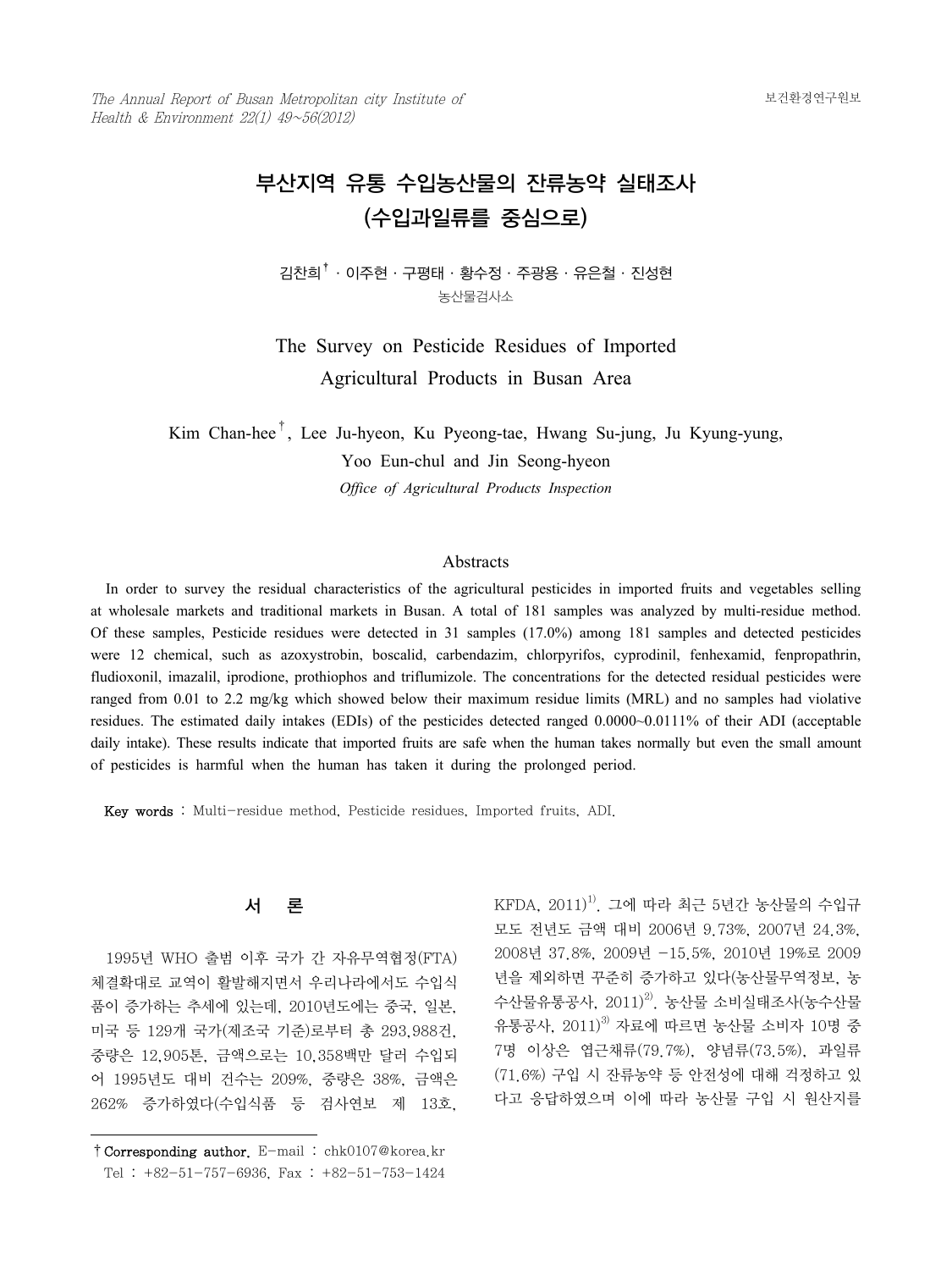확인한다고 응답한 가구가 89.3%에 달하는 것으로 나타 났다. 수입농산물 구입 정도에 대해 대부분 응답자가 '필 요에 따라 구입한다' (80.8%)로 답하였고, '전혀 구입하 지 않는다'(17.6%), '자주 구입하는 편이다' (1.6%)로 나 타났다. 수입농산물을 구입하는 이유로는 가격이 저렴해 서라고 응답한 가구가 62.1%로 가장 많았고 수입농산물 을 구입하기 꺼려지는 이유로 주로 안전성에 대한 우려 (79.4%) 때문이라고 답하였다. 이처럼 수입농산물의 수 입량도 계속 늘고 있으며 그에 따라 수입농산물에 대한 소비자의 수요도 증가하고 있고 따라서 수입농산물의 안 전성에 대한 우려도 점점 커지고 있다. 살충제․제초제․생 장조절제 등의 농약은 농산물의 생산성 증대와 품질 향상 및 노동력 절감에 큰 기여를 하고 있지만 농산물에 잔류 되어 있는 농약성분이 인체에 어떠한 영향을 미치는가를 둘러싼 논란은 계속되어 왔고, 국내에서도 먹거리 안전성 에 대한 관심이 증가하고 있다. 미량의 잔류농약성분이 인체에 바로 영향을 미치지는 않지만 여러 가지 농약이 함께 섭취되어 상승작용을 일으킬 수도 있기 때문에 잔류 농약에 대한 지속적인 모니터링이 필요하다. 그에 따라 세계 각국에서는 농산물 안전성 확보를 위하여 자국에서 생산된 농산물뿐만 아니라 수입산 농산물에 대해서도 유 해물질 규제와 검역기준을 대폭 강화하였다.

 우리나라에서도 수입식품에 대하여 안전성 검사를 실 시하고 있으나 수입식품의 급증으로 인하여 면밀한 검사 가 이루어지지 않는 실정이고 실제 정밀․무작위 검사는 최 초의 수입품, 부적합재수입품, 위해 우려 식품을 대상으 로 하고 있다. 이에 따라 2010년에 수입식품에 대한 정밀․ 무작위검사 비율은 대상의 28.9%에 불과하였다(수입식품 등 검사연보 제 13호, KFDA, 2011)<sup>1)</sup>. 그러므로 실제로 시중에 유통되고 있는 수입농산물에서 잔류농약검사 모니 터링이 지속적으로 수행될 필요가 있다.

 따라서 본 연구는 2012년 부산지역에서 유통되는 수입 농산물 중에서 주로 수요가 많고 안전성에 관심이 높은 과일류를 중심으로 식품공전의 다종 농약 다성분 분석법 을 이용하여 195종의 농약잔류실태를 조사하였다.

#### 재료 및 방법

## 검사시료

 2012년 3월부터 12월까지 부산지역 대형 할인매장, 백 화점 그리고 도매시장에서 유통된 수입농산물 중 과일류 및 채소류 등 181건에 대해 농약 잔류량 검사를 실시하였 다. 검사한 수입 농산물은 Table 1과 같다.

## 시약 및 표준품

 시료의 전처리 용매는 acetonitrile, acetone, n-hexane 및 dichloromethane GC분석용 시약 (Merck, Germany)을 사용하였고, 무수 Na2SO4, NaCl, NH4Cl은 분석용 시약(Merck, Germany)을 사용하였다. 정제칼럼은 Florisil Sep-Pak cartridges 및 NH2 cartridges(Waters, Ireland)를 사용하였다. 농약표준품 은 식품의약품안전청으로부터 분양받은 표준원액을 사용 하였고, 표준용액은 각각의 농약표준원액에 acetone, n-hexane 및 acetonitrile로 희석하여 분석기기 검출 적

| Type              | Groups                                    | Products (No. of samples)                                                           |  |  |
|-------------------|-------------------------------------------|-------------------------------------------------------------------------------------|--|--|
| Nuts and<br>Seeds | Peanut or nuts                            | Walnut(1)                                                                           |  |  |
|                   | Pome fruits                               | Pomegranate(3)                                                                      |  |  |
|                   | Citrus fruits                             | Orange $(25)$ , Grapefruit $(24)$ , Lemon $(13)$                                    |  |  |
| Fruits            | Stone fruits                              | Cherry(6)                                                                           |  |  |
|                   | Berries and other small fruits            | Grape(29)                                                                           |  |  |
|                   | Assorted tropical and sub-tropical fruits | Banana $(26)$ , Pineapple $(15)$ , Kiwifruit $(25)$ ,<br>$Avocado(4)$ . Mango $(4)$ |  |  |
|                   | Stalk and stem vegetables                 | Celerv(1)<br>$Melon(1)$ , Squash $(4)$                                              |  |  |
| Vegetables        | Fruiting vegetables, Cucurbits            |                                                                                     |  |  |
|                   | total                                     | 181                                                                                 |  |  |

Table 1. The lists of the imported agricultural products in this study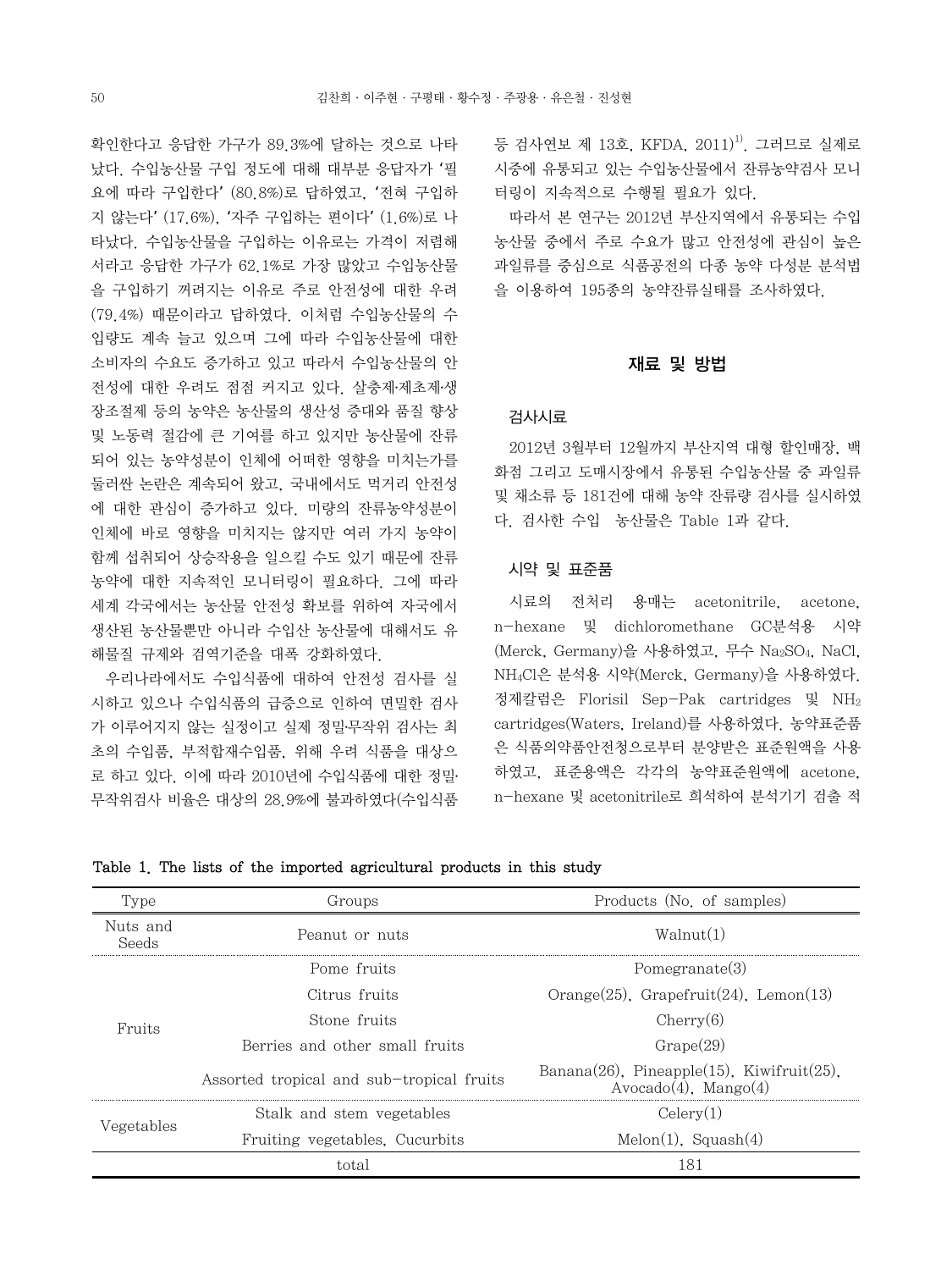정 농도로 맞추어 사용하였다. 농약 분석대상 항목은 195 종의 농약성분을 대상으로 하였다.

## 농약 잔류량 분석

 농약 잔류량 분석을 위한 전처리는 식품공전의 제10. 일반시험법 4. 식품 중 잔류농약 분석법 4.1.1 검체 4.1.2.2 다종 농약 다성분 분석법(Fig. 1)을 따랐다. 분석 기기는 GC/MSD[Mass selective Detector, Agilenet(HP), USA] 및 HPLC로 농약 검출 여부를 확인 하였고 GC/ECD․ NPD[Electron Capture Detector․ Nitrogen Phosphorus Detector, Agilenet(HP), USA] 로는 정량분석하였다(Tables 2, 3).

# 회수율 및 검출한계

 195종의 농약 중 시료에서 검출된 12종을 중심으로 연 구의 정확도(accuracy) 및 정밀도(precision)를 측정하 기 위해 회수율 실험을 수행하였다. 먼저 잔류농약이 검 출되지 않은 바나나에 검출한계(Limit Of Detection,

| Table 2. Operating conditions of GC (MSD/ECD/NPD) for analysis of pesticide residues |  |  |  |  |  |  |  |  |  |  |  |
|--------------------------------------------------------------------------------------|--|--|--|--|--|--|--|--|--|--|--|
|--------------------------------------------------------------------------------------|--|--|--|--|--|--|--|--|--|--|--|

|                        | GC / MSD                                                                                                                     | GC / ECD              | GC / NPD             |
|------------------------|------------------------------------------------------------------------------------------------------------------------------|-----------------------|----------------------|
| Instruments            | Agilent 6890N GC / 5973i MSD                                                                                                 | Agilent 6890N GC      | Agilent 6890N GC     |
| Column                 | $HP-5MS = 30m \times 0.25mm \times 0.25cm$ $HP-5 = 30m \times 0.25mm \times 0.25cm$ $HP-5 = 30m \times 0.25mm \times 0.25cm$ |                       |                      |
|                        | $120\degree$ (1min)                                                                                                          | $80^{\circ}$ (2min)   | $80^{\circ}$ (2min)  |
| Oven                   | $5^{\circ}$ C/min                                                                                                            | $5^{\circ}$ C/min     | $5^{\circ}$ C/min    |
|                        | $200\degree$ (1min)                                                                                                          | $120^{\circ}$ (5min)  | $120^{\circ}$ (5min) |
|                        | $5^{\circ}$ C/min                                                                                                            | $7^{\circ}$ C/min     | $7^{\circ}$ C/min    |
|                        | $270^{\circ}$ (10min)                                                                                                        | $250\degree$ (0min)   | $250^{\circ}$ (0min) |
|                        |                                                                                                                              | $7^{\circ}$ C/min     | $7^{\circ}$ C/min    |
|                        |                                                                                                                              | $280^{\circ}$ (10min) | $280\degree$ (10min) |
| Injector(Inlet)        |                                                                                                                              |                       |                      |
| Temp.                  | $250^{\circ}$ C                                                                                                              | $260^{\circ}$ C       | $260^{\circ}$ C      |
| $\text{detector(Aux)}$ | Source : $230\degree$                                                                                                        |                       |                      |
| Temp.                  | Quad.: $150^{\circ}$                                                                                                         | $ECD: 280^\circ C$    | $NPD: 325^{\circ}C$  |

Sample (50g)

↓ Homegenization : added acetonitrile 100mL

Filter & Separation

↓ Separation : acetonitrile layer (20mL) after shaking & standing (-20℃, 1hr)

Evaporation & Concentration  $\vert - \rangle$  by TuboVap evaporator

> ↓ Purification : elution of hexane extract (2mL) with hexane 5mL (contain 10% of acetone) on florisil by SPE

Analytical sample  $\rightarrow$  Screening by GC/MSD  $\cdot$ UPLC

Fig. 1. Schematic diagram of sample preparation method for screening of multi-residue pesticides.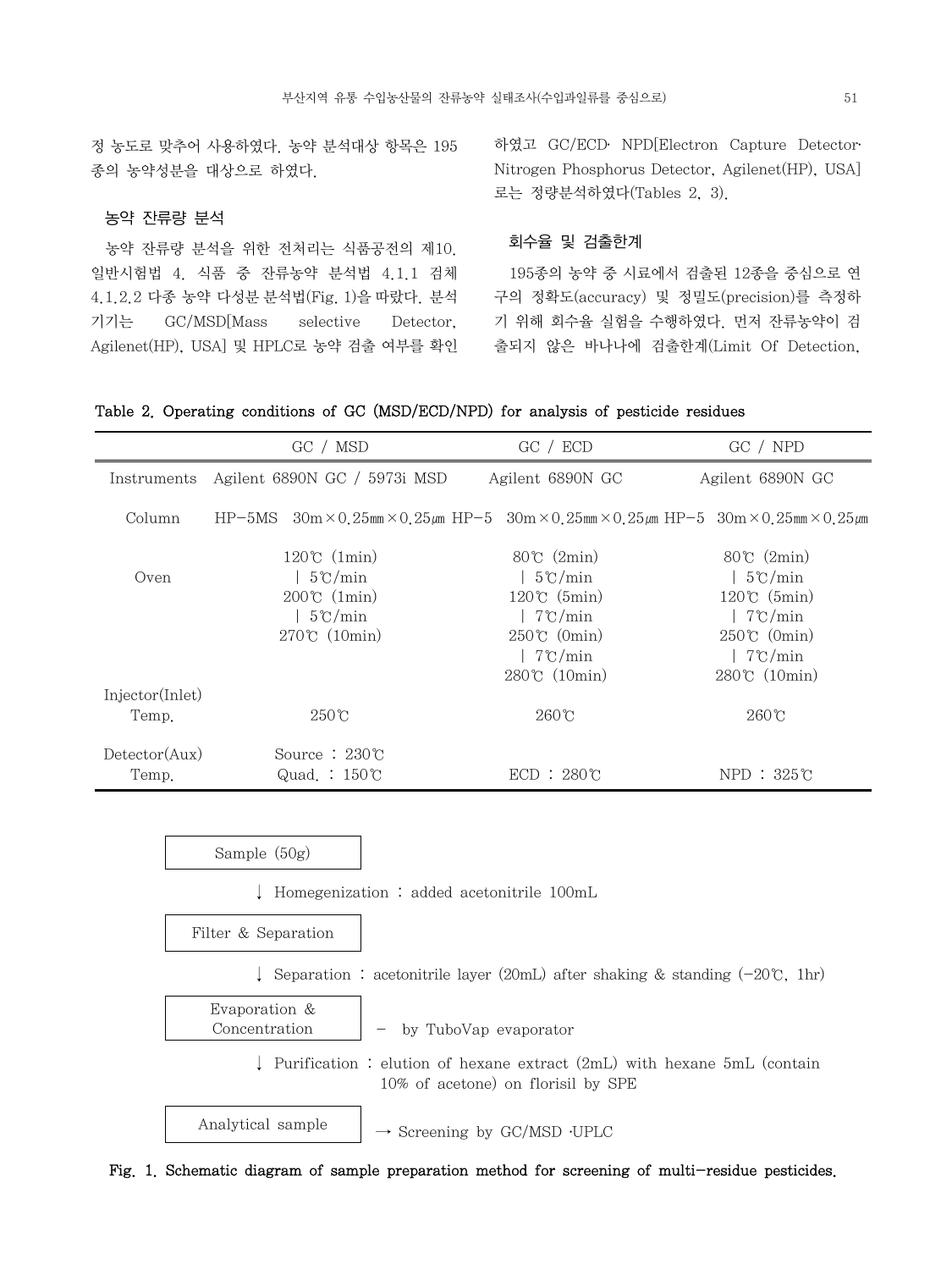|              | HPLC-UVD $(\lambda$ range 210nm $\sim$ 400nm) |                                                                                    |         |  |  |  |
|--------------|-----------------------------------------------|------------------------------------------------------------------------------------|---------|--|--|--|
| Column       |                                               | Water Acquity UPLC <sup>TM</sup> BEH C18 1.7 $\mu$ m(2.1×100mm) Temperature : 30°C |         |  |  |  |
| Mobile Phase | A:Water<br>B: Acetonitrile                    |                                                                                    |         |  |  |  |
| Flow rate    | $0.3$ ml/min                                  |                                                                                    |         |  |  |  |
| Inj. Vol     |                                               | $3\mu$ 1                                                                           |         |  |  |  |
| Gradient     | Time(min)                                     | $A(\%)$                                                                            | $B(\%)$ |  |  |  |
|              | $\mathcal{O}$                                 | 95                                                                                 | 5       |  |  |  |
|              | 3                                             | 85                                                                                 | 15      |  |  |  |
|              | $\overline{4}$                                | 70                                                                                 | 30      |  |  |  |
|              | $\mathbf 5$                                   | 55                                                                                 | 45      |  |  |  |
|              | 7                                             | 40                                                                                 | 60      |  |  |  |
|              | 9                                             | 10                                                                                 | 90      |  |  |  |
|              | 15                                            | 95                                                                                 | 5       |  |  |  |

Table 3. Operating conditions of UPLC for analysis of pesticide residues

Table 4. Recovery rate, %RSD and LOD of Pesticides detected

| Pesticide     | Recovery rate $(\%)$ | $\%$ RSD | LOD(mg/kg) |
|---------------|----------------------|----------|------------|
| Iprodione     | 101.91               | 3.03     | 0.002      |
| Triflumizole  | 97.20                | 6.54     | 0.001      |
| Imazalil      | 73.47                | 5.26     | 0.01       |
| Chlorpyrifos  | 89.58                | 12.97    | 0.005      |
| Fenpropathrin | 80.72                | 1.65     | 0.001      |
| Fenhaxamid    | 87.80                | 5.19     | 0.002      |
| Fludioxonil   | 80.04                | 5.28     | 0.02       |
| Cyprodinil    | 76.98                | 12.35    | 0.01       |
| Prothiophos   | 79.90                | 9.06     | 0.003      |
| Azoxystrobin  | 90.57                | 6.41     | 0.005      |
| Boscalid      | 93.82                | 7.53     | 0.001      |
| Carbendazim   | 91.79                | 9.55     | 0.01       |

LOD)의 2.5~12배 범위의 검출된 농약 표준용액을 첨가 한 후 Fig. 1에 따라 3회 반복 분석하여 회수율을 측정하 였다. 또한, 검출된 농약 표준용액을 농도별로 제조하여 시료에 첨가하고 Fig. 1에 따라 전처리 과정을 거쳐 시료 를 기기 분석한 후 첨가된 농약들의 농도와 peak의 면적 을 기준으로 하여 표준 검량선을 작성하였다. 이어서 표 준검량선과 농약 표준품 농도별 실제 신호치들에 대한 표 준편차를 구한 후 표준편차와 검량선의 기울기에 근거하는 방법에 따라 식(1)에 따라 검출한계를 구하였다(Table 4).

LOD = 3.3 σ/ m (σ: 표준편차, m : 검량선의 기울기) (1)

 일반적으로 회수율이 70% 이상이고 검출한계는 유해 물질의 잔류허용기준에 비해 최소한 1/10 수준 미만의 농 도까지 분석이 가능하고 변이계수(%Relative Standrad Deviation, RSD)가 10%이내면 바람직하다고 보고 있다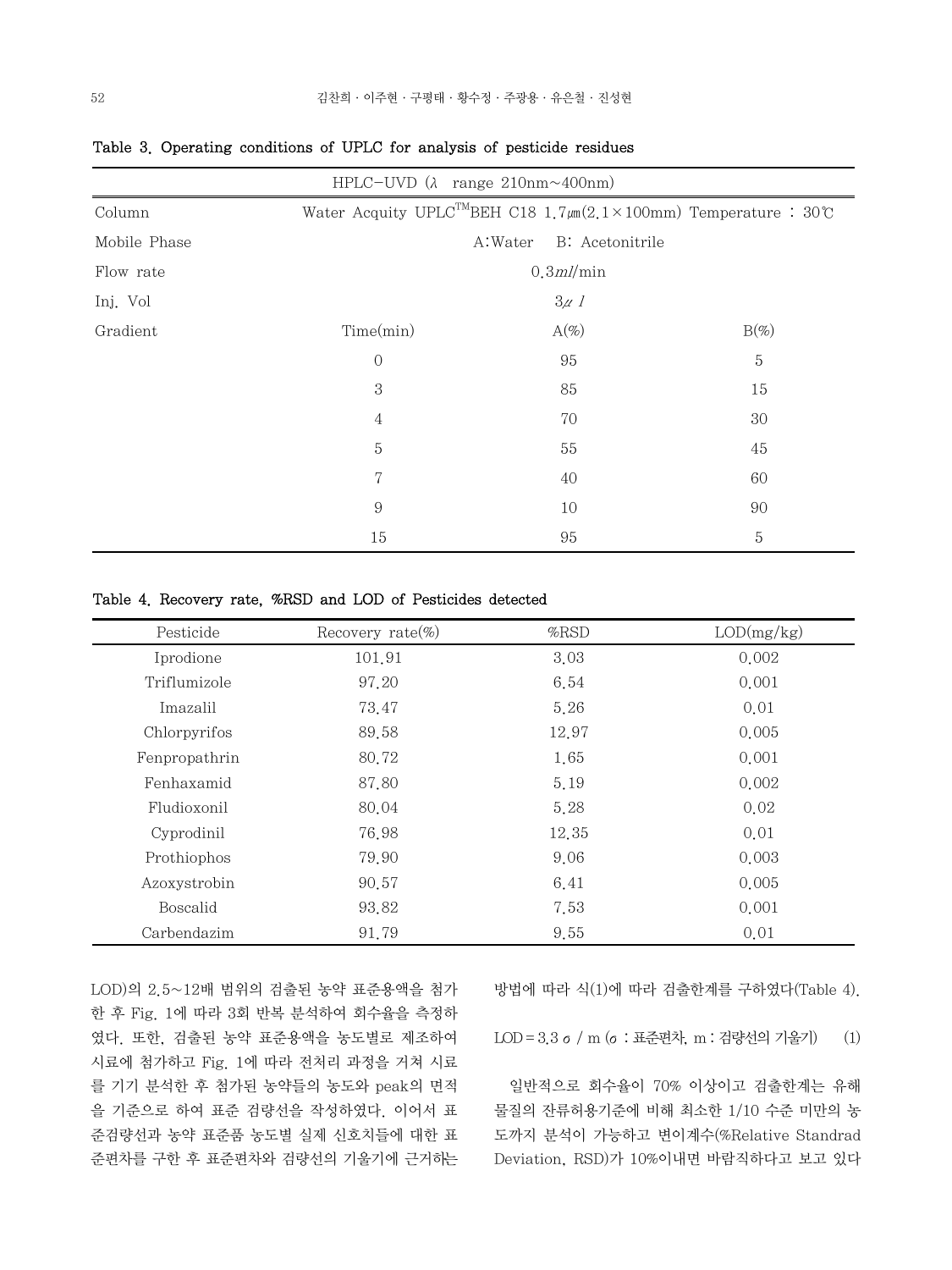$($ 농촌진흥청,  $2008)$ <sup>4)</sup>. 따라서 본 분석방법은 적정하다고 할 수 있다.

## 잔류농약 안전성 평가

 본 연구의 안전성 평가를 위하여 식품안전관리지침(식 품의약품안전청, 2012)의 다소비 농산물의 과일류 중 바 나나, 포도, 오렌지에서 검출된 농약에 대하여 위해성 평 가를 실시하였다. 농약의 평균 잔류량으로 부터 구한 일 일섭취추정량(Estimated Daily Intake, EDI)을 1일 섭 취허용(Acceptable Daily Intake, ADI)으로 나누어 구 한 %ADI로 위해성 평가를 실시하였다. 평균 잔류량은 검 출한계 이하인 시료 수에 검출한계의 절반을 곱한 값을 시료의 평균 잔류량에 합한 후 전체 시료 수로 나누어 구 하였다. ADI 산출 시 국민의 평균체중은 농산물 중 잔류 농약 기준설정을 위한 위해평가 시 적용되는 55kg을 적 용하였고 검출된 농약별 ADI는 식품의약품안전청 잔류농 약 데이터베이스를 참고하여 다음과 같이 식(2)로 산출하 였다 $^{5,6,7)}$ . 잔류농약이 포함된 수입과일류의 섭취가 안전 한지의 여부는 일일섭취허용량(ADI)과 일일섭취추정량 (EDI)의 %ADI를 통해 결정할 수 있고 이 값이 100보다 크면 클수록 일일허용가능 섭취량을 초과하는 것이므로 위해하다고 판단할수 있으며, 100보다 작으면 작을수록 위해가능성은 적은 것으로 판단할 수 있다<sup>8), 9)</sup>.

- 일일섭취추정량(EDI) = 평균잔류량(mg/kg) × 일일 식품섭취량(kg/day/person)
- 일일섭취허용량 = ADI × 55kg
- ADI 대비 식이섭취율 = (일일섭취추정량/일일섭취허 용량 $) \times 100$  (2)

## 결과 및 고찰

#### 수입농산물의 잔류농약 현황

 2012년 3월부터 12월까지 유통되는 수입농산물 181 건을 대상으로 동시분석이 가능한 농약 195종의 잔류농 약검사를 실시하였다. 조사대상 수입농산물의 품목별 비 중은 열대과일류 74건(40.9%) 및 감귤류 62건(34.3%) 장과류 29건(16.0%) 및 핵과류 6건(3.3%) 그리고 채소류 6건(3.3%) 및 견과 종실류 1건(0.5%)을 차지하였다. 검 사한 181건 중에서 잔류농약 검출건수는 31건(17.1%)으 로 12종의 농약이 검출되었지만, 식품의약품안전청고시 농약잔류허용기준을 초과한 부적합 수입농산물은 없었 다. 검출된 농약은 열대과일류 74건에서 azoxystrobin, carbendazim, fenhexamid, iprodione, prothiophos 7건(9.0%) 검출되었고, 감귤류 62건에서 chlorpyrifos, fenhexamid, fenpropathrin, fludioxonil, imazalil 14건(22.6%) 검출되었다. 또한, 장과류 29건에서 boscalid, cyprodinil, fludioxonil 8건(27.6%) 검출되 었고, 핵과류 6건에서 fenpropathrin, triflumizole 2건 (33.3%)이 검출되었으며, 기타 7건에서는 농약이 검출되 지 않았다.

### 수입과일류의 잔류농약 분석

 잔류농약을 검사한 유통 수입농산물 181건 중 수입과일 류는 174건으로 품목별 검출건수를 보면 레몬과 포도가 각각 8건으로 가장 많았으며 오렌지 5건, 바나나 4건, 체 리 2건, 망고 2건, 자몽과 키위 각각 1건에서 농약이 검출 되었다. 과일별 검출 농약을 살펴보면 레몬 13건 중 8건 에서 fludioxonil 0.3~2.2 mg/kg(기준 5.0 mg/kg)․ chlorpyrifos 0.07 mg/kg(기준 0.3 mg/kg)으로 농약 2 종이 검출되었고 포도 29건 중 8건에서 boscalid 0.03~0.2 mg/kg(기준 5.0 mg/kg)․ cyprodinil 0.1 mg/kg(기준 5.0 mg/kg)․ fludioxonil 0.2 mg/kg(기준 5.0 mk/kg)으로 농약 3종이 검출되었다. Chlorpyrifos  $0.1~0.29$  mg/kg(기준 0.3 mg/kg) fenhexamid 0.01 mg/kg(기준 1.0 mg/kg)․fenpropathrin 0.3 mg/kg(기 준 5.0 mg/kg)의 3종 농약은 오렌지 25건 중 5건에서 검출되었고, 바나나 26건 중 4건에서 azoxystrobin 0.1 mg/kg(기준 1.0 mg/kg)⋅iprodione  $0.04~0.5$  mg/kg (기준 5.0 mg/kg)이 검출되었다. 체리 6건 중 2건에서 fenpropathrin 0.2 mg/kg(기준 5.0mg/kg)․triflumizole 0.02 mg/kg(기준 2.0 mg/kg), 망고 4건 중 2건에서 carbendazim  $0.2 \text{ mg/kg}$  $(7\text{)}\approx 5.0 \text{ mg/kg}$  $\cdot$  prothiophos 0.01 mg/kg(기준 0.05 mg/kg)이 검출되었다. Imazalil 0.1 mg/kg(기준 5 mg/kg)은 자몽 24건 중 1건에서 검 출되었고 키위 25건 중 1건에서 fenhexamid 0.5 mg/kg (기준 1 mg/kg)이 검출되었다(Table 5).

 본 연구에서 가장 많이 검출된 fludioxonil은 곰팡이병 방제를 위해 살포되는 살균제로서 미국 Environmental Protection Agency(EPA)에서는 fludioxonil을 환경과 인류에 저독성인(reduced risk) 농약으로 분류되고 있으 며, Penicillium 속, Botrytis 속, Monilinia 속 등에 의 한 저장병 방제에 사용가능하다. 또한 benzimidazole 살 균제에 대하여 저항성인 Penicillium expansum에 대하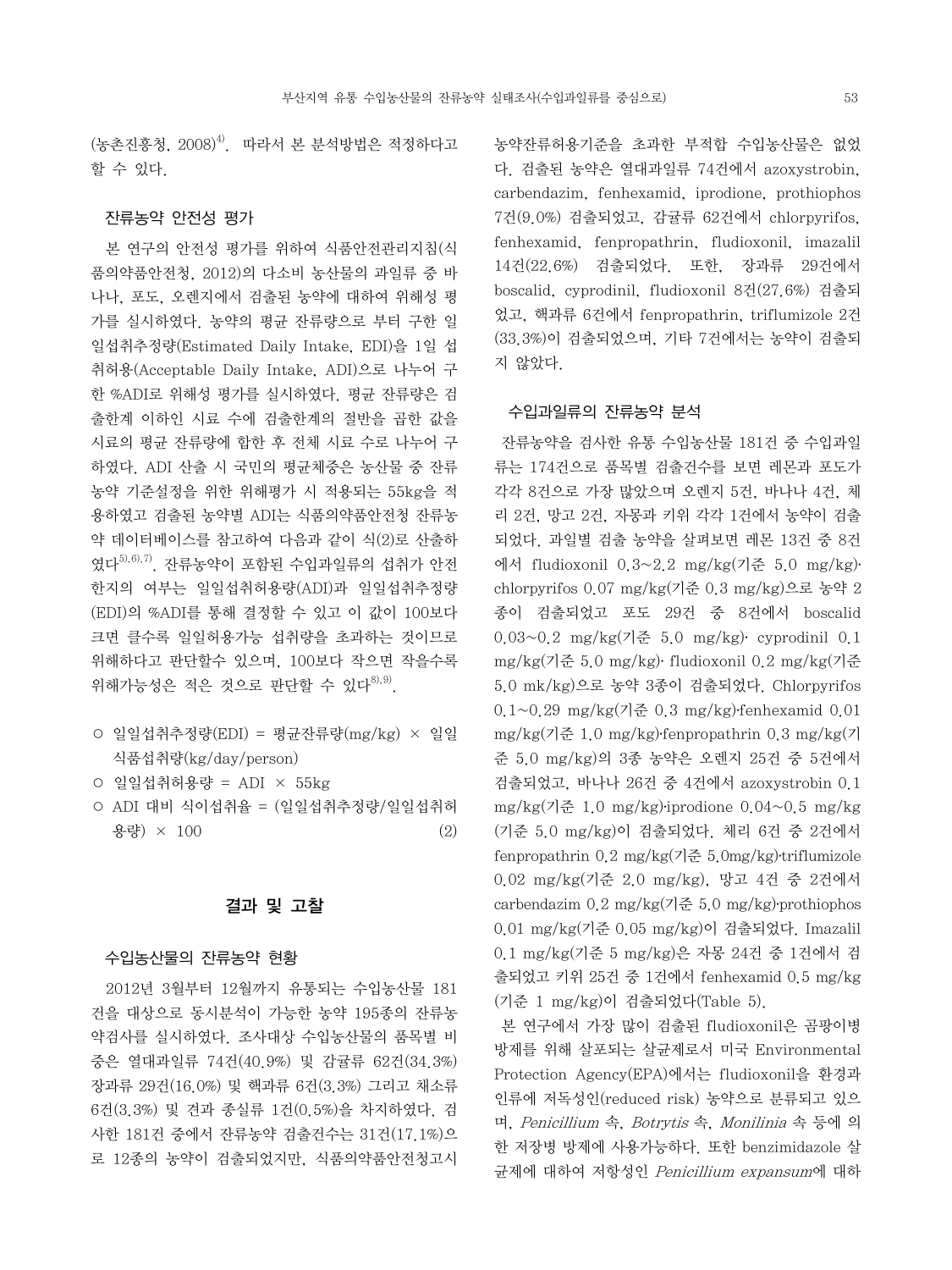여 포자 발아 및 균사생장을 효과적으로 억제하므로 과숙 되지 않은 상태로 수확하여 저장 운송 중의 부패병 방제 를 위해 사용함으로써 저장 중 과피 얼룩 및 부패 발생을 줄이는 데 효과가 있어 수확 후 살포되는 농약으로 알려 져 있다.

 Chlorpyrifos는 유기인계 살충제로서 미국 Environmental Protection Agency(EPA)의 보고에서 chlorpyrifos는 발암성이 인정됐고 뇌에 손상을 주는 것으로 알려져 있으 며 적용범위가 넓어 과수 및 채소 등 각종 해충방제에 효 과적이며 우리나라에서도 1976년부터 시판되어 사용되 고 있다. 2002년 EU의 조사 자료에 의하면 잔류농약 기 준을 초과한 농약 중에서 11.5%를 차지할 정도로 유럽 각국에서도 많이 사용되는 농약임을 알 수 있다<sup>10)</sup>. 우리 나라는 농촌진흥청에서 2004년 잔류농약 검사 시 허용기 준치 초과가 빈번한 chlorpyrifos 성분을 함유하는 농약 에 대해 배추와 양배추에 사용을 금지한 바 있다<sup>11)</sup>. Cyprodinil 및 boscalid는 저독성 농약으로 과일류에 광 범위 사용되며 특히 포도의 잿빛 곰팡이 병을 방지하는 등 항균범위가 넓으며 침투이행성이 강하여 병해에 대한 예방과 치료효과가 있다. Azoxystrobin 및 fenhexamid 또한 침투이행성 살균제로 바나나와 오렌지․키위에서 검 출되었으며 곰팡이의 포자 형성 방지효과가 크고 망고에 서 검출된 carbendazim은 바나나, 망고, 키위 등의 열대 과일에 대해서 수확 후에 변질되는 것을 방지하기 위해서 필리핀 등의 수입과일류에 광범위하게 사용되어지는 것으 로 보인다. 망고에서 검출된 prothiophos는 살충제로서 화학적으로 안정성이 높아서 약효기간이 길고 triflumizole은 침투성을 가진 수확 후 살포되는 저독성 의 농약으로 대량운송 중 병해예방 및 치료에 효과적이 다. Iprodione은 디카복시미드계의 살균제로서 사과․배․ 포도․딸기 등 적용 대상 범위가 넓고 과일의 곰팡이 병 등 에 사용되고 fenpropathrin은 보통독성의 살충제로 접촉 독 및 소화중독에 의하여 살충효과를 나타내고 감귤류의 나방방제에 효과적이다. 수입농산물은 장기간의 대량저 장․ 운송이 요구되므로 이동 중 해충 및 병해와 발아방지 등 품질유지를 위하여 농산물에 직접 처리하는 농약이 광 범위하게 사용되고, 지금까지 수확 후 살포되는 농약으로 는 sodium ortho-phenyl phenate, thiabendazole, imazalil이 사용되고 있었으나, 최근에는 사람과 환경에 더욱 안전한 fludioxonil, azoxystrobin, propiconazole 의 사용이 증가되고 있다는 임 등(2011)의 보고<sup>12)</sup>와 유사 한 결과를 나타내었다. 또한, 농약의 잔류량은 수확 전 살 포되는 농약보다 수확 후에 살포되는 농약이 햇빛의 광분 해나 강우 등의 자연분해에 의한 잔류농약 감소율이 낮을 것으로 판단되므로 기준 이하의 안전한 수준이라 하더라 도 섭취 시 주의를 기울여야 할 것으로 생각된다.

Table 5. Detected pesticide residues in commercial agricultural products

| Commodity  | Pestidicide   | Detection range<br>(mg/kg) | MRL<br>(mg/kg) | Remarks     |
|------------|---------------|----------------------------|----------------|-------------|
| Lemon      | Chlorpyrifos  | 0.07                       | 0.3            | Insecticide |
|            | Fludioxonil   | $0.3 \sim 2.2$             | 5.0            | Fungicide   |
| Mango      | Prothiophos   | 0.01                       | 0.05           | Insecticide |
|            | Carbendazim   | 0, 2                       | 5.0            | Fungicide   |
| Grapefruit | Imazalil      | 0.1                        | 5              | Fungicide   |
| Orange     | Chlorpyrifos  | $0.1 \sim 0.29$            | 0,3            | Insecticide |
|            | Fenhexamid    | 0.01                       | 1.0            | Fungicide   |
|            | Fenpropathrin | 0.3                        | 5.0            | Insecticide |
| Kiwifruit  | Fenhexamid    | 0.5                        |                | Fungicide   |
| Cherry     | Fenpropathrin | 0.2                        | 5.0            | Insecticide |
|            | Triflumizole  | 0.02                       | 2.0            | Fungicide   |
| Banana     | Azoxystrobin  | 0.1                        | 1.0            | Fungicide   |
|            | Iprodione     | $0.04 - 0.5$               | 5.0            | Fungicide   |
| Grape      | Boscalid      | $0.03 \sim 0.2$            | 5.0            | Fungicide   |
|            | Cyprodinil    | 0,1                        | 5.0            | Fungicide   |
|            | Fludioxonil   | 0, 2                       | 5.0            | Fungicide   |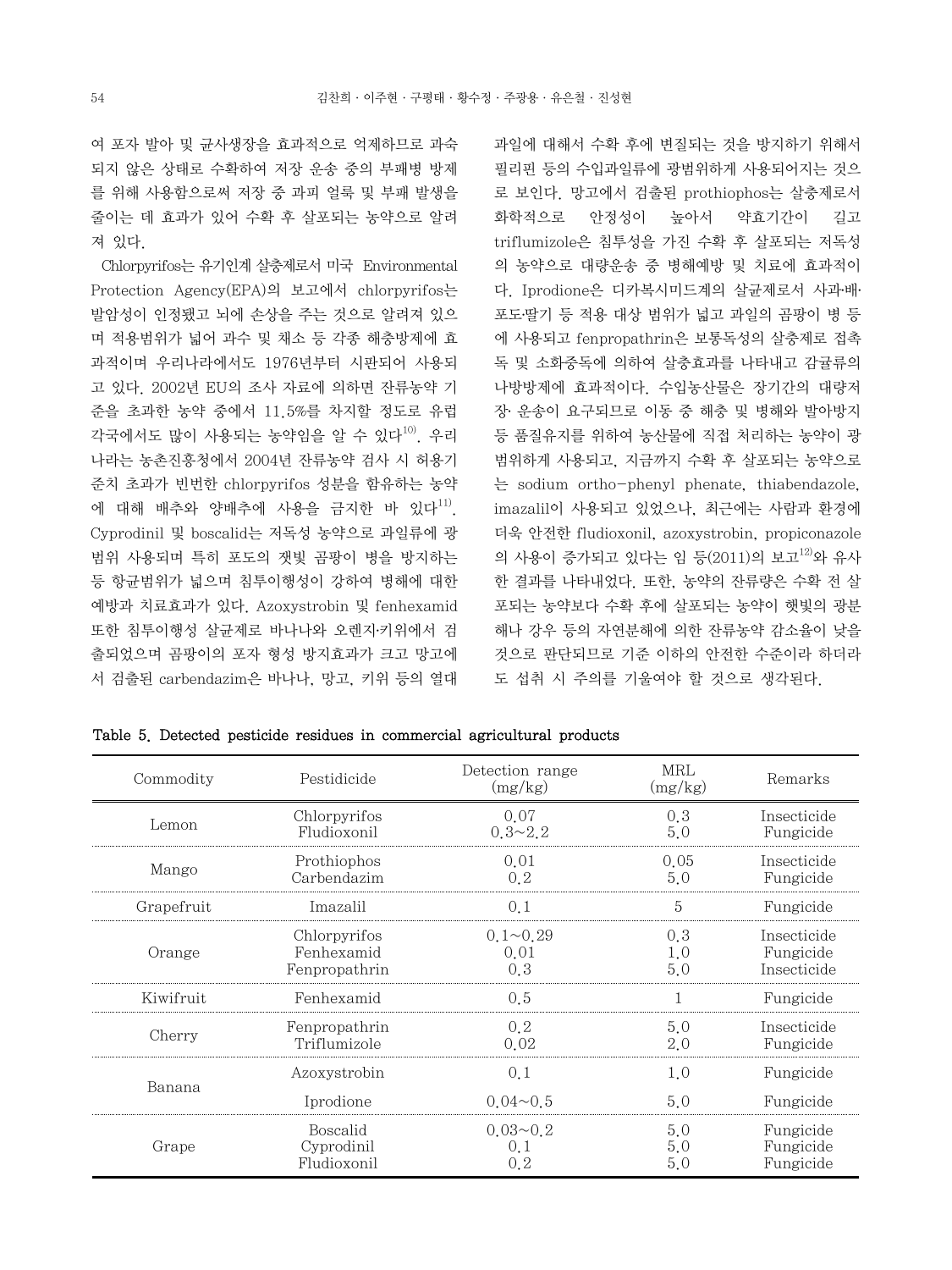식품은 사람이 일생을 통하여 매일 섭취하게 되므로 농 산물 중에 일정량의 농약이 잔류한다는 조건하에서 사람 은 장기간 미량의 농약을 계속하여 섭취하게 된다. 이러 한 식품 중 농약 잔류량은 섭취에 대한 안전성 평가로 개 별농약의 사람에 대한 만성독성에 근거한 1일 섭취허용량 (acceptable daily intake, ADI)이 그 평가의 기준이 된 다. 위에서 제시한 분석법을 이용하여 3대 수입 과일인 바나나, 오렌지, 포도에 검출된 8종의 농약에 대하여 자 체적으로 위해성 평가를 실시하였고, EDI 산출시 1일 섭 취량은 식품안전관리지침(식품의약품안전청, 2012)의 바 나나 2.7 g, 오렌지 9.32 g, 포도 14.01 g으로 국민의 평균체중을 고려하여 계산한 결과는 Table 6과 같다. 즉, 8종의 농약성분의 위해성 평가를 실시한 결과 %ADI를 고 려할 때 0.0000~0.0111%를 섭취하는 것으로 나타나 본 연구의 바나나, 오렌지, 포도에서 검출된 농약은 안전한 수준인 것으로 판단된다. 대부분 수입 과일류는 껍질째 분석되지만 껍질을 벗겨 섭취하게 되므로 이를 고려하면 수입 과일류의 섭취에 따른 위해도는 더욱 낮아져 안전한 것으로 생각된다. 위해성 평가는 위해물질의 허용량 결정 과 안전사용기준 설정을 위한 기본 자료로 매우 중요하므 로 농약의 식이 섭취량을 활용한 평가로써 장기간에 걸쳐 체계적으로 이루어져야 할 것으로 생각된다.

# 결 론

 본 연구는 2012년 부산지역에서 유통되는 수입농산물 로 주요 수요가 많고 안전성에 관심이 높은 과일류를 중 심으로 식품공전의 다종 농약 다성분 분석법을 이용하여 농약 195종의 잔류실태를 조사하였다.

- 1. 농약 195종 중 수입 과일에서 검출된 12종의 농약에 대한 회수율은 73.5~101.9% 범위였고 %RSD는 1.7~12.9%로 본 연구의 분석법은 양호한 수준이었다.
- 2. 유통 수입농산물 181건 중에서 잔류농약 검출건수 31 건으로 검출률은 17.0%이었으며, 식품의약품안전청 고시 농약잔류허용기준을 초과한 수입 농산물은 없었 다. 검출된 농약은 대부분 수확 후 품질유지를 위해 사용되는 것으로 열대과일류 74건에서 Azoxystrobin, Carbendazim, Fenhexamid, Iprodione, Prothiophos

| Commodity<br>(No. of pesticide<br>detected/samples) | Pesticide<br>(detected range)        | Average<br>concentration <sup>a)</sup><br>(mg/kg) | Acceptable Daily Intake <sup>b)</sup><br>(mg/kg/day) | Estimated Daily Intake <sup>c)</sup><br>(mg/day/person) | $\%ADI^{d)}$ |
|-----------------------------------------------------|--------------------------------------|---------------------------------------------------|------------------------------------------------------|---------------------------------------------------------|--------------|
| Banana<br>(4/26)                                    | Azoxystrobin<br>(0,1)                | 0.0038                                            | 11                                                   | 0.000010                                                | 0.000094     |
|                                                     | Iprodione<br>$(0.04 \sim 0.5)$       | 0.0246                                            | 3.3                                                  | 0.000066                                                | 0.002014     |
| Orange<br>(5/25)                                    | Chlorpyrifos<br>$(0, 1 \sim 0.29)$   | 0.0196                                            | 0.55                                                 | 0.000061                                                | 0.011071     |
|                                                     | Fenhexamid<br>(0.01)                 | 0.0004                                            | 11                                                   | 0.000004                                                | 0.000034     |
|                                                     | Fenpropathrin<br>(0, 3)              | 0.0120                                            | 1.65                                                 | 0.000112                                                | 0.006778     |
| Grape<br>(8/29)                                     | <b>Boscalid</b><br>$(0.03 \sim 0.2)$ | 0.0114                                            | 2.2                                                  | 0.000159                                                | 0.007246     |
|                                                     | Cyprodinil<br>(0,1)                  | 0.0034                                            | 1.65                                                 | 0.000048                                                | 0.002927     |
|                                                     | Fludioxonil<br>(0,2)                 | 0.0069                                            | 22                                                   | 0.006897                                                | 0.000439     |

Table 6. Risk assessment of pesticides in imported Fruits

<sup>a)</sup>Average concentration (mg/kg) = {(Number of sample below LOD  $\Sigma$ 1/2 LOD) +  $\Sigma$ (detected concentration)} / number of total sample.

 $ADI(mg/55kg/day)=ADI(mg/kg bw/day)\times55kg$ .

c)EDI(mg/day/person)=average concentration(mg/kg) × daily dose of the imported fruit(kg/day/person). d)%ADI=EDI/ADI × 100.